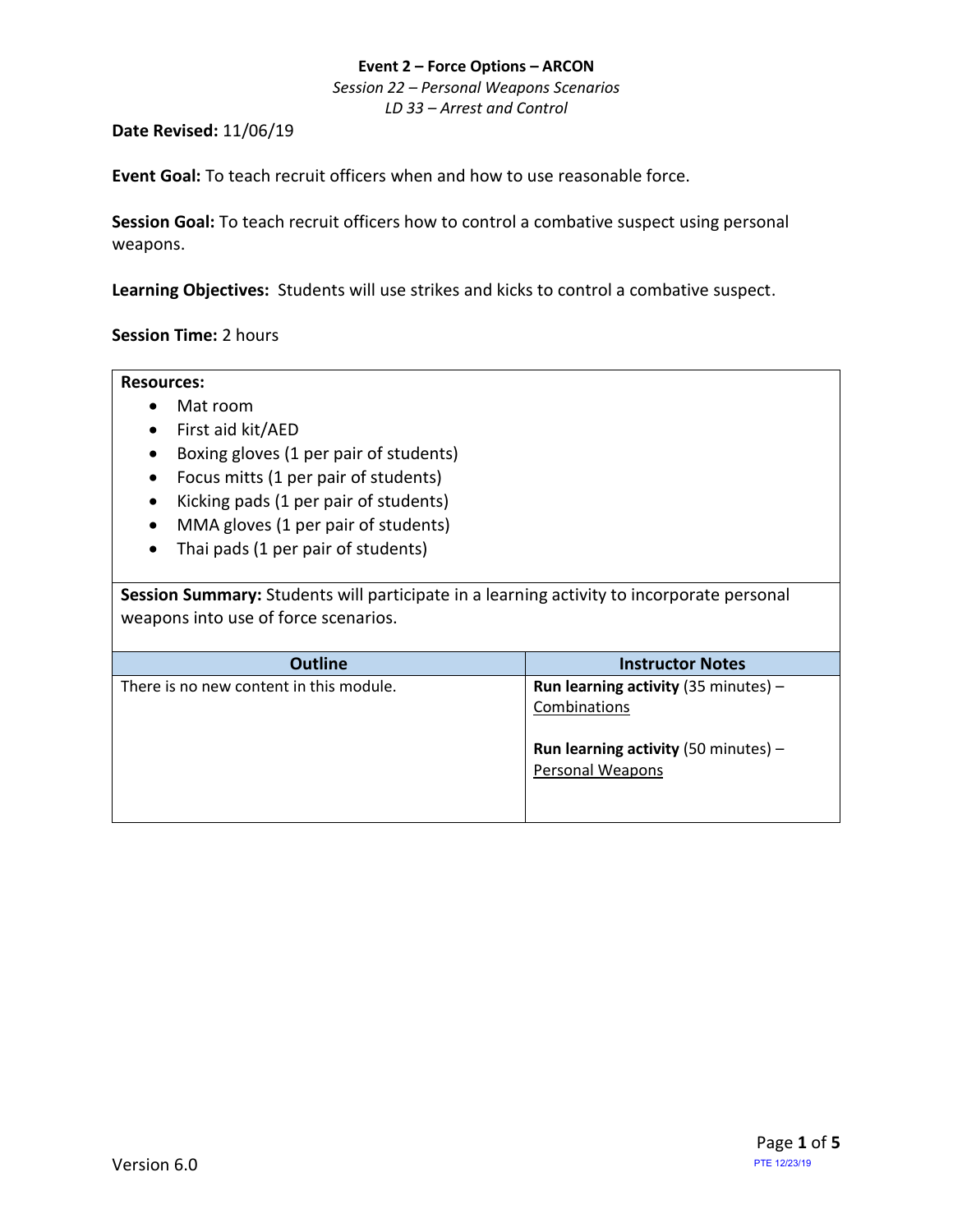## **Event 2 – Force Options – ARCON** *Session 22 – Personal Weapons Scenarios LD 33 – Arrest and Control* **Learning Activity – Combinations**

**Purpose:** This drill will help the students develop their reflexes in responding to common suspect behaviors, enhance their fluidity in using techniques in combination with one another, and reinforce the key points of the techniques.

**Description:** The students will work in groups of 3, with one student playing the role of the officer, one holding pads, and one resting and acting as a safety officer. The suspects will wear either focus mitts or Thai pads and the officers will wear boxing gloves (or MMA gloves). Both students will be in a fighting stance and move around, using patterns of movement. The padholder will call out strikes and create combinations for the officer. They can create any combination they want using the strikes and kicks previously learned. Padholders should be aware of their surroundings so that they do not bump into any of their classmates and the safety officer should call "break" if they observe any potential hazard.

Options for combinations:

## Combo #1

- Jab
- Cross
- Elbow

# Combo #2

- Jab
- Cross
- Hook

# Combo #3

- Front kick
- A-frame kick
- Elbow
- Knee
- Combo #4
	- Jab
		- A-frame kick
		- 2 elbows
		- Double leg takedown

# Combo #5

- Double jab
- Roundhouse kick
- Combo #6
	- Double jab
	- Cross
	- **Front kick**

# Combo #7

- Absorption block
- Cross
- Jab/cross
- Double leg takedown

# Combo #8

- Absorption block
- Cross
- Double leg takedown

The students will complete 3 minute rounds, rotating roles every round. The class will complete 9 rounds total, giving each student the opportunity to have 3 rounds as the officer. The instructor will set a timer for 3 minute rounds with a 30 second break in between to switch the gloves and mitts.

Prior to starting the drill the instructors should demonstrate a 2-minute round and answer any questions the students may have.

# **Resources needed:**

• Mat room

- -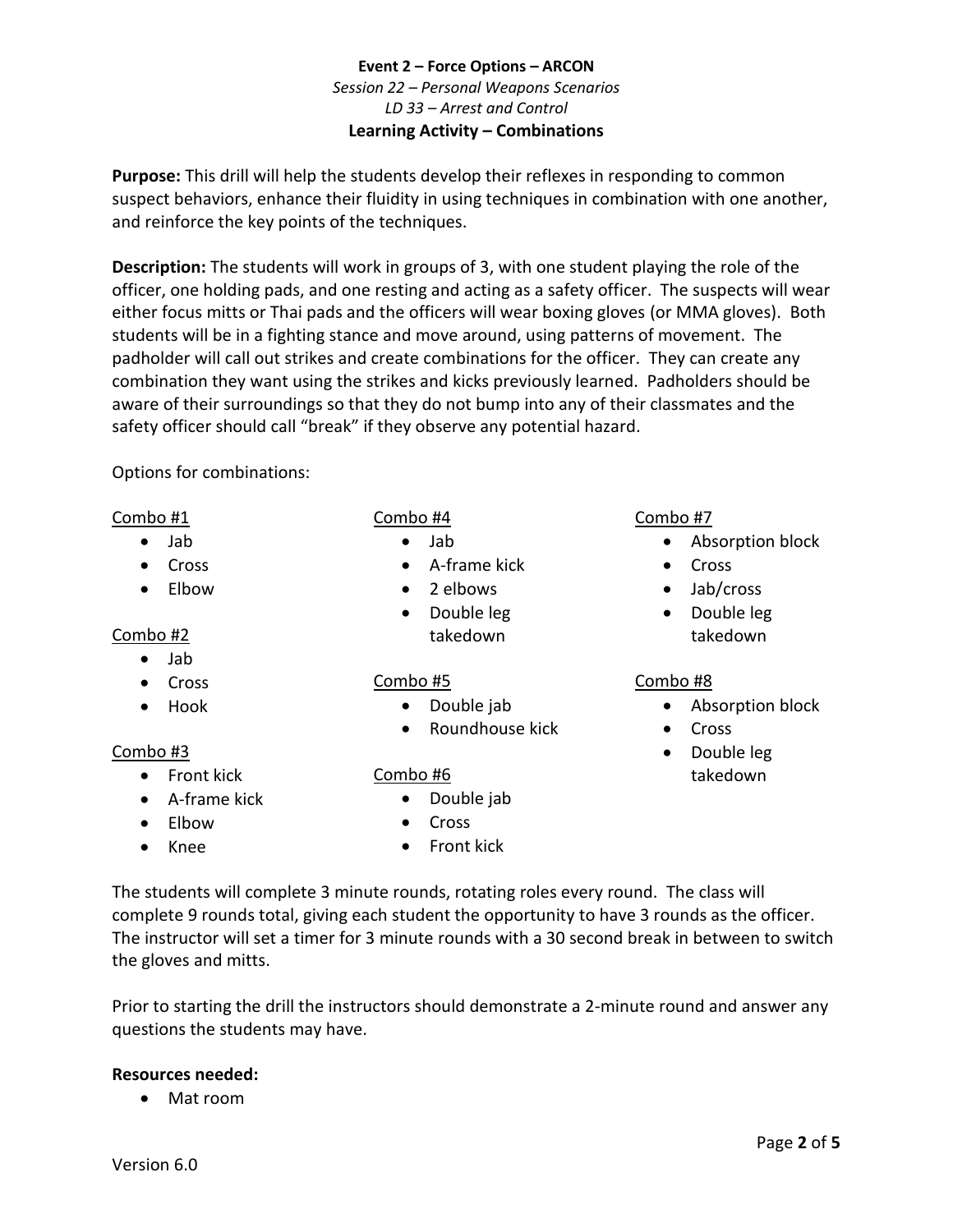### **Event 2 – Force Options – ARCON**

*Session 22 – Personal Weapons Scenarios LD 33 – Arrest and Control*

- Thai pads (1 per pair of students)
- Focus mitts (1 per pair of students)
- Boxing gloves (1 per pair of students)
- First aid kit/AED

### **Key learning points:**

- Keep your hands up
- Protect your face
- Focus on being quick
- Use patterns of movement

**Time required:** 35 minutes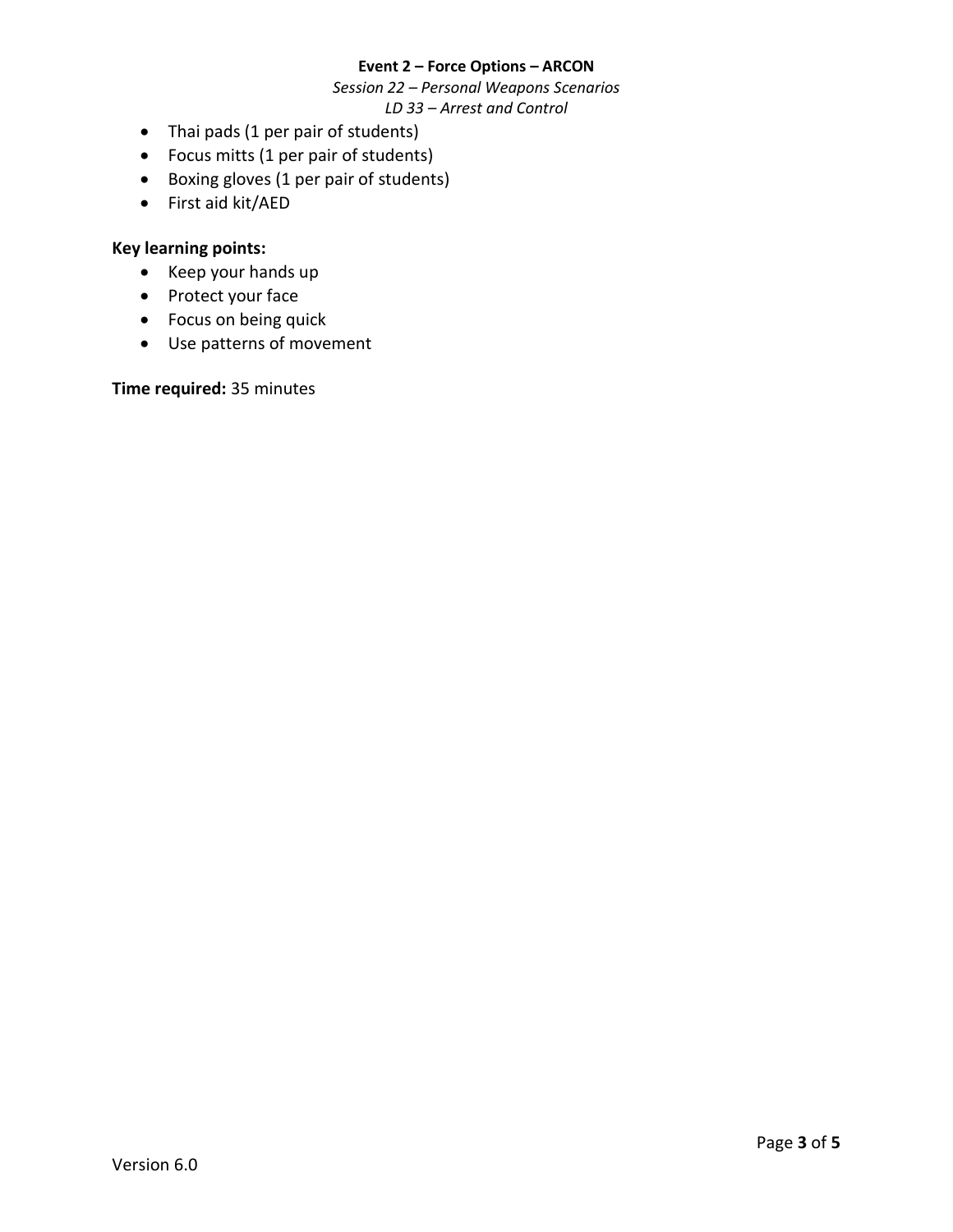## **Event 2 – Force Options – ARCON** *Session 22 – Personal Weapons Scenarios LD 33 – Arrest and Control* **Learning Activity – Personal Weapons**

<span id="page-3-0"></span>**Purpose:** This drill will help the students develop their reflexes in responding to common suspect behaviors, enhance their fluidity in using techniques in combination with one another, and reinforce the key points of the techniques.

**Description:** The students will work in pairs, with one student playing the role of the officer and the other playing the role of the suspect. The suspects should present the correct indicators for each sequence of techniques. Students will practice each of the 3 sequences listed below.

The instructors will demonstrate each sequence prior to having the students practice. The students should be encouraged to start slow and increase speed with each repetition, but only if the officer to maintain proper technique. They should also be encouraged to help each other and correct each other's mistakes after each repetition. The instructor should direct the students to complete 2 repetitions of each sequence, for a total of 6 per officer, or 12 total repetitions per pair.

## **Sequence #1:**

- Ped stop commands (suspect unresponsive)
- Approach to C-grip
- Suspect throws a right-handed punch
- Absorption block
- Rear hand cross
- Suspect sit down and break fall
- Circle the legs to side control
- Transition to mount
- Anchor/base mount control
- Twisting arm cuffing

## **Sequence #2:**

- Ped stop commands (suspect complies)
- Approach to grab fingers
- Suspect turns on first contact and throws a right handed looping punch with focus mitt
- Absorption block
- Kick (depending on range straight kick, a-frame, round-house, or knee)
- Push off and get distance

## **Sequence #3:**

- Ped stop commands (suspect unresponsive)
- Approach to C-grip
- Suspect throws a left-handed looping punch with Thai pad
- Absorption block
- Jab